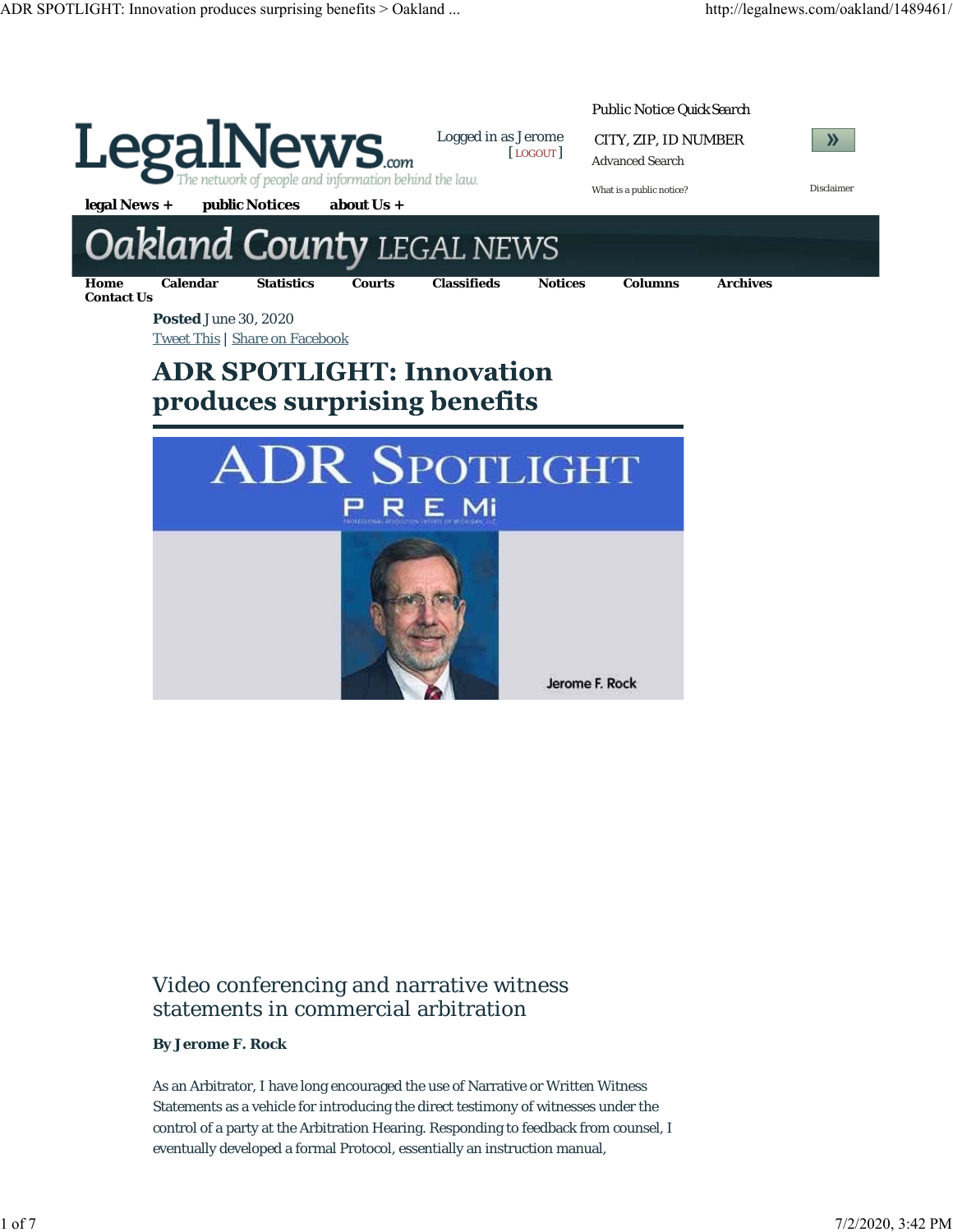standardizing the process. I even expanded the Protocol to incorporate the use of Video Conferencing for witnesses that were not available at the hearing, but never suggested the entire Hearing would be virtual.

Well before the mandatory Shelter in Place Orders and business closures, some arbitrators were reporting on the ease with which Hearings could be successfully undertaken entirely by video conference, but the practice was far from the norm. Then, because of the necessity to work from home, many judges, arbitrators, mediators, attorneys and clients become proficient using Zoom, largely changing the public's perception and willingness to participate in video conferencing for serious business interactions. Now, as requirements for social distancing and protections for "at risk" individuals continue to limit in-person business meetings, there will be increased interest in conducting arbitration hearings using video conferencing.

I suggest that the use of Narrative Witness Statements can improve the effectiveness of the Video Conference Arbitration Hearing for all stakeholders. But the real innovation will result from the necessity to redesign the process used to create the Narrative Witness Statement in a virtual environment, where attorney, clients and witnesses will be limited in their ability to interact in person, both before, and at the Hearing. The redesigned process can so exceed the standard, that the opportunity to use Narrative Witness Statements may well be the compelling reason to use video conferencing for the entire Hearing.

#### **History of Narrative Witness Statements**

There has always been a distinction between Domestic and International Arbitration practice. Narrative or Written Witness Statements are the routine method for introducing direct witness testimony in International Arbitration for good reasons. There are often multiple legal systems as well as languages among the parties or neutrals requiring translation, there are generally greater distances between parties and the tribunal requiring costly and time consuming travel, and the focus of the arbitration is often on documentary evidence and issues.

But Narrative Witness Statements are not common in Domestic Commercial Arbitration although there are specific references permitting evidence by written statement under the Arbitration Rules of the American Arbitration Association (AAA), the Center for Conflict Prevention and Resolution (CPR), and JAMS.

Beginning with the amendments of 2013, the Commercial Arbitration Rules of the American Arbitration Association introduced two separate sections dealing with Preliminary Hearing Procedures. The first of these sections, "P-1 General," provides:

(a) In all but the simplest cases, holding a preliminary hearing as early in the process as possible will help the parties and the arbitrator organize the proceeding in a manner that will maximize efficiency and economy, and will provide each party a fair opportunity to present its case.

(b) Care must be taken to avoid importing procedures from court systems, as such procedures may not be appropriate to the conduct of arbitrations as an alternative form of dispute resolution that is designed to be simpler, less expensive, and more expeditious. (emphasis provided)

The next section, referred to as "P-2 Checklist" suggests topics that the parties and the

# Download a PDF of this paper!

# *headlines* Oakland County

- State Bar of Michigan announces 2020 election results
- Online dispute resolution tool now live in all 83 Michigan counties
- Whitmer signs bills into law
- Counties partner with Automation Alley to support manufacturers in providing critical PPE for counties' first responders, health care professionals and citizens
- Board adopts policy to help economically and socially disadvantaged small businesses during coronavirus crisis

# *headlines* National

- Understanding liability waivers in the age of the novel coronavirus
- SCOTUS rules against warrantless cellphone searches in 'sweeping endorsement of digital privacy'
- March 2021 Trial Date Set in Halkbank Sanctions-Busting Case, as Defense Loses Bid to Delay
- Skilled in the Art: PTAB Appointments Headed to Supreme Court + Interest Rates Fall, Patent Suits Rise + Life, Death or Settlement in ED-Tex
- Symposium: A takedown of the Blaine Amendments
- Interim Stat Pack for October Term 2019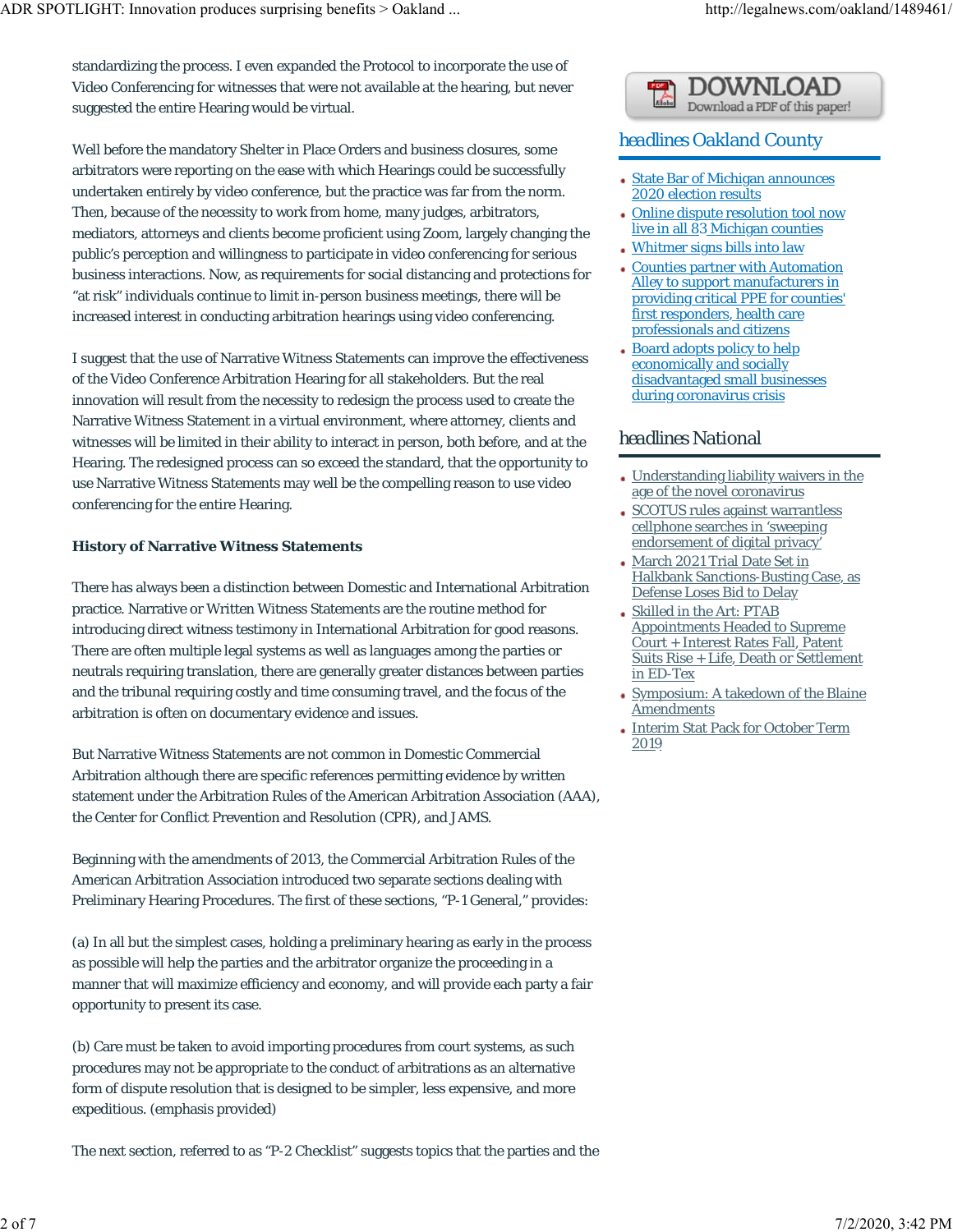Arbitrator should address at the Preliminary Hearing, (xii) whether, according to a schedule set by the arbitrator, the parties will

(a) identify all witnesses, the subject matter of their anticipated testimonies, exchange written witness statements, and determine whether written witness statements will replace direct testimony at the hearing. (emphasis provided)

As an Arbitrator, I have encouraged the use of Narrative Witness Statements as a method of presenting direct testimony of witnesses under the control of a party. I generally submit an Agenda in advance of the Preliminary Hearing, which includes those topics presented in the P-2 Checklist under the AAA Arbitration Rules, as well as my suggestion to consider use of Narrative Witness Statements as a way of improving the efficiency and cost effectiveness of the process. This advance notice prepares Counsel to address the topic thoughtfully at the Preliminary Hearing.

At first my suggestions were met with apprehension. I suggest it reflected a reluctance to change from standard practice, and a lack of understanding of how the process would impact the Hearing. As I provided more of the operational details for Narrative Witness Statements, assured attorneys that cross examination would be available, and emphasized the significant efficiencies and cost savings, that initial reservation shifted to acceptance, and in many instances, enthusiasm.

Eventually I summarized these instructions, incorporating many of the suggestions of Counsel, and now issue them as a Protocol. This is provided to Counsel prior to the Preliminary Hearing, at which time it can then be discussed with the other "Checklist" items, modified as required by the needs of the case, and eventually incorporated into a Preliminary Hearing Order. The Protocol provides guidance to the attorneys on the best practices, suggesting a uniform format to achieve a consistent work product.

I will explain the benefits and discuss some of the challenges to the use of Narrative Witness Statements as a vehicle for introducing direct witness testimony as evidence at the Arbitration Hearing, as well as the new challenges and opportunities made available with Video Conferencing.

# **Direct Witness Testimony**

Attorneys spend a great deal of effort, time and therefore cost in preparing their witnesses for direct examination. Communicating in a Question and Answer format is an extraordinarily difficult process that requires considerable preparation. Individual practices vary, but most attorneys will have detailed notes for their direct examination, and the desired evidence resulting from the witness responses. They spend a great deal of time preparing and rehearsing the witness to testify. This attorney and client interaction was conducted in person, often at the attorney's office. The attorney prepared the witness to listen to the "Question," think about their (proper) response, speak, then stop. Listen to the Question, think, speak, stop, repeat. The attorney actively listened to the initial witness response, then revised the question to elicit a more precise or meaningful answer to the Question. Redo the process again. "Real learning" takes place with this kind of back and forth interaction between the attorney and the witness and builds confidence in the witness to respond as planned under the pressure of an adversary proceeding. But notwithstanding the level of preparation, the risk remained that the witness would become nervous, confused, or forgets the desired response to the questioning, leaving a lingering concern that the live presentation will fall short of expectations.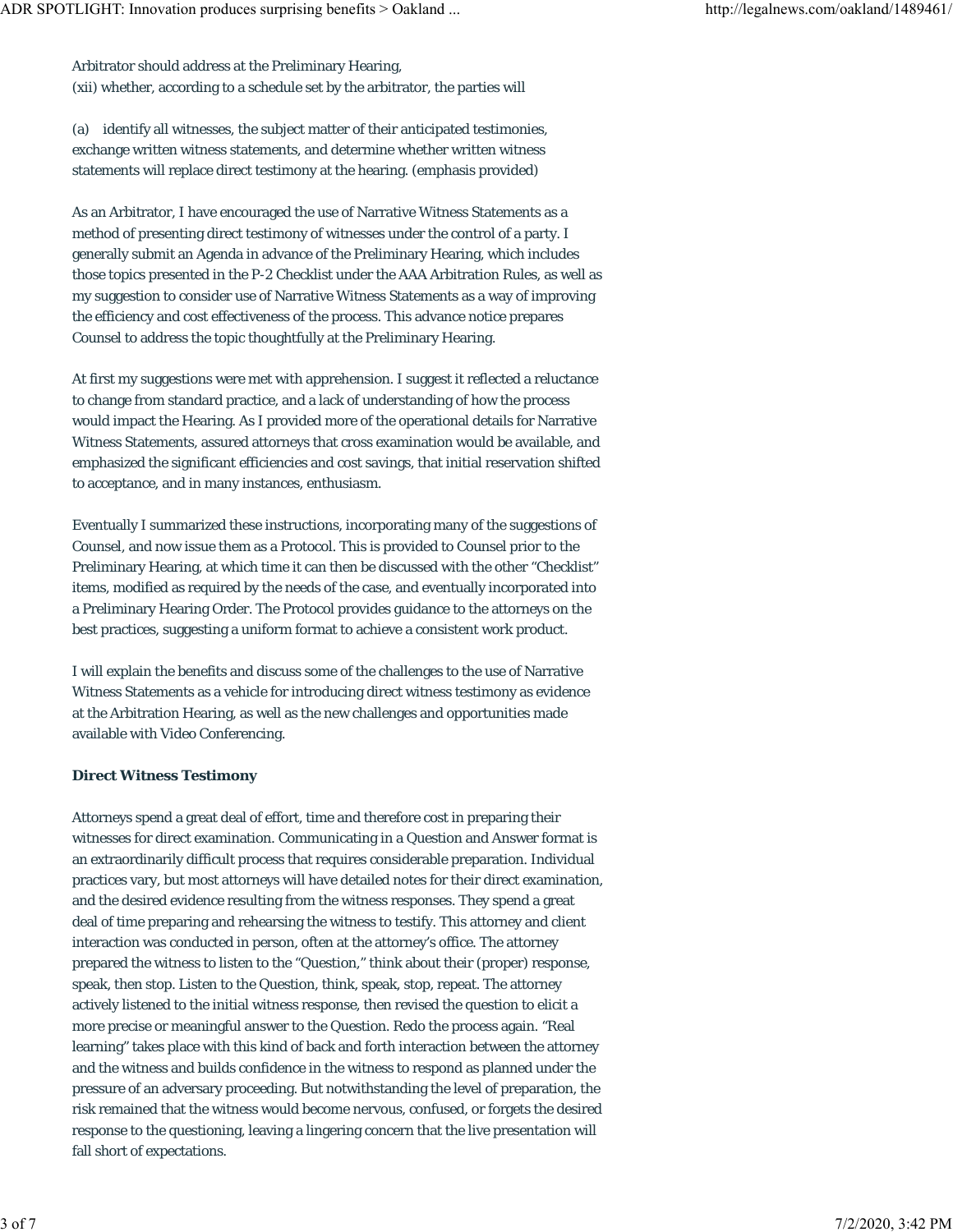As business practices are forced to adapt to the new normal, we are anxious to innovate, to liberate from convention and hopefully deliver something better, more efficient, more cost effective. It is likely the attorney is already engaged in meeting with client representatives using Zoom, Centrix or Skype. So background interviews with expected witnesses using video conferencing can easily transition to a structured process where there are multiple iterations of drafting and reviewing and finalizing witness testimony.

A best practice suggests that the attorney start with a draft of their expected direct examination "Questions." These Questions form an agenda for a video conference discussion where the witness is instructed to respond to the questions in an unrehearsed, natural manner, which provides the attorney with the facts and details presented by the witness in their own words, as contrasted to the lawyer's interpretation of the facts or events. The attorney then prepares a series of "draft" "Answers" to the "Questions" and submits this suggested "draft" to the witness for review and accuracy. During this iterative process, the attorney can make sure all key issues are presented, while preserving the "Answers" in the manner, style and content of the witness as if the "Answers" were provided during an "in person" Hearing. The Narrative Witness Statement Protocol supports the process with detailed instructions and procedural ground rules that mimic the typical direct examination format.

First and foremost, the Narrative Witness Statement should be the testimony of the Witness, and not the legal argument of the attorney. The attorney can assist, review, and focus the witness to describe the facts. The Protocol instructs both sides to prepare the Narrative Witness statement using the same ground rules typical for direct examination; first question, then witness answer; avoid privilege, establish the foundation, avoid speculation, hearsay, and be cautious about straying into unsupported opinion and argument.

The Narrative Witness Statement becomes a written work product that is carefully reviewed for accuracy and completeness by both the attorney and the witness, affirmed under oath by the witness and ready to be submitted as direct evidence at the Hearing. You can readily see how these steps can be completed "virtually." This thorough preparation also relieves much of the anxiety of the witness, as they are under less stress and more confident when they respond to cross-examination. In the event the attorney desires to also present their witness for full or partial direct examination at the Hearing to permit the arbitrators to evaluate the credibility of the witness, the Protocol directs that the witness' direct examination follow the Narrative Witness Statement. Following the instructions of the Protocol, the time and effort spent preparing Narrative Witness Statements can be consistent with pre-hearing preparation for witnesses under conventional practice, but with more reliable results.

# **Cross Examination by the Adverse Party**

The Narrative Witness Statements are always subject to cross examination at the request of the adverse party. The opportunity to prepare for cross examination of direct fact witnesses well in advance of the Hearing is obviously a distinct advantage to counsel; well-prepared cross examination is expected to be thoughtful and focused. When prepared early, and exchanged early, Narrative or Written Witness Statements can lessen the need for deposition of the witness or at the least reduce the scope and duration of the deposition. The cross-examining party has detailed advanced notice of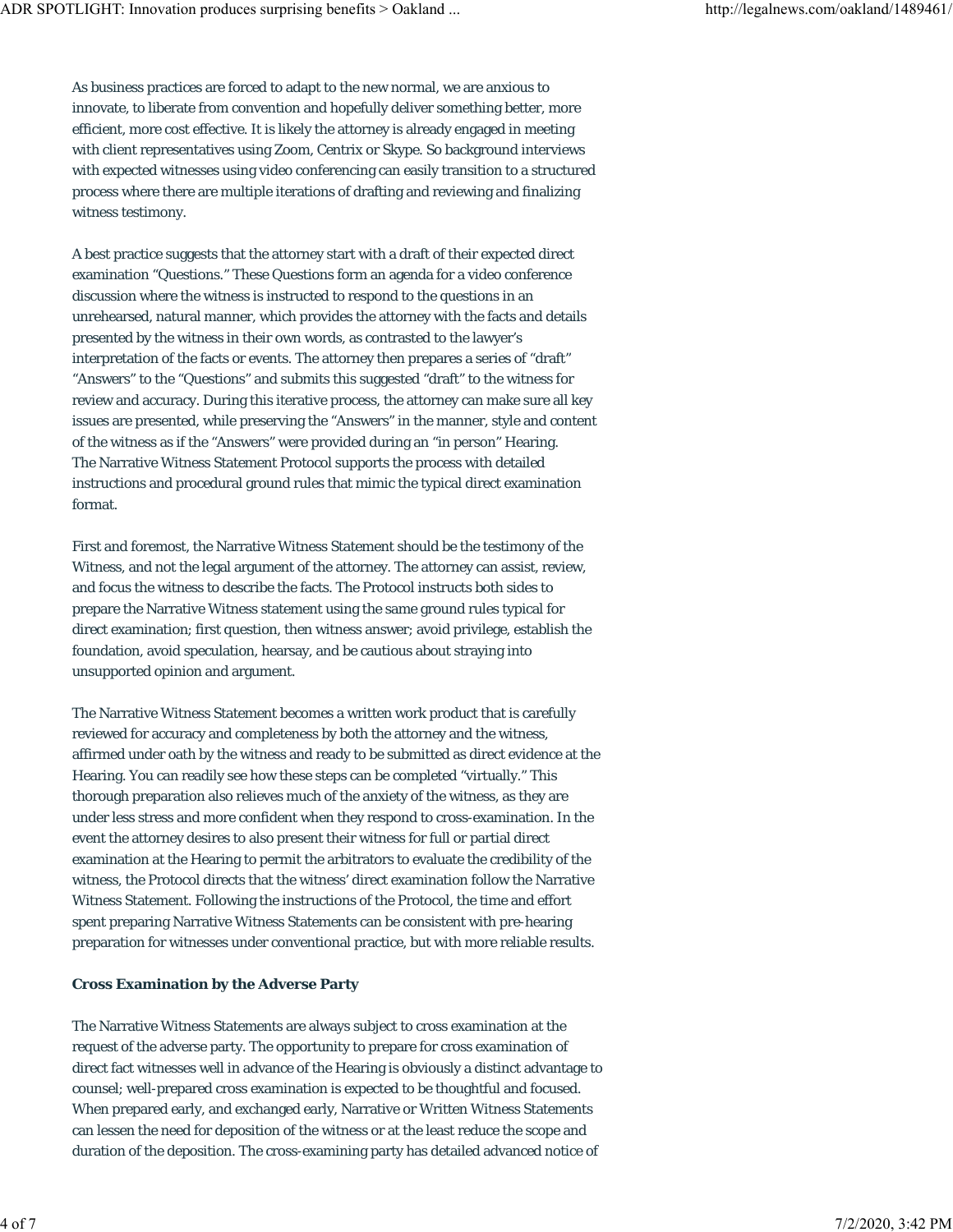the witness' direct testimony and does not rely on a deposition to prepare for effective cross examination.

Every attorney shares the memory of a client sitting next to them in a Hearing or courtroom while they are cross-examining a witness. The client's scribbled message delivered with urgency to the top of your notepad suggesting, or sometimes demanding your immediate action. In the heat of the moment, the response varies. But consider how that client's insight and perspective could have been channeled productively into your preparation for that cross examination. The client has an opportunity to make contributions that are satisfying to them, and likely beneficial to your relationship. Having the time available to plan and collaborate on that cross examination should be a message conveyed to clients as a distinct advantage uniquely available in the framework of the Narrative Witness Statement.

With effective planning for cross examination, the adverse party should also be prepared for Rebuttal testimony if necessary, which can be arranged and presented in a timely manner without the need to delay or adjourn the Hearing.

The adverse party always has the right to cross-examine witnesses. If cross examination is requested, the witness must attend the Hearing ("in person" or by video conference), or the Witness Statement will be excluded from the record. Depending on the complexity of the case, the testimony of some minor or secondary witnesses prepared and submitted as Narrative Witness Statements, may be agreed upon, without the need for cross examination or attendance of that witness at the Hearing, thereby submitting evidence of foundation for the record, further reducing the cost of the proceedings.

#### **Arbitrator's Perspective**

There are a number of advantages for Arbitrators when Narrative Witness Statements are used in the proceeding.

The Preliminary Hearing deals with the wide-ranging discovery needs of the parties, while the Arbitrator is challenged to maintain a fair, but efficient and economical process. Attorneys are familiar with the concept of Staged Discovery, where a judge permits the discovery of the least costly or most cost-effective process first, and depending on the results or benefits produced, expands the scope of discovery permitting more intensive discovery methods. The analogy to Staged Discovery then applies to the Narrative Witness Statement as the first step of this discovery journey.

When Narrative Witness Statements for expected fact witnesses are prepared early and exchanged with this strategy in mind, the adverse party can assess the written testimony as that first level fact finding tool, anticipate the effectiveness of their cross examination at the Hearing and either accept the Narrative Witness Statement as prospective evidence, or demonstrate to the Arbitrator their need for the formal deposition of the witness ("in person" or by video conference) in order to properly prepare for cross examination of that witness. The Preliminary Hearing Order can then be used to phase the schedules for the exchange of Narrative Witness Statements as the Arbitrator monitors the progress, adjusting schedules as needed to accommodate the newly requested deposition of witnesses. Clearly, any reduction to pre-hearing discovery effort reduces the cost of the Arbitration.

Since the Narrative Witness Statements are exchanged in advance of the Hearing, the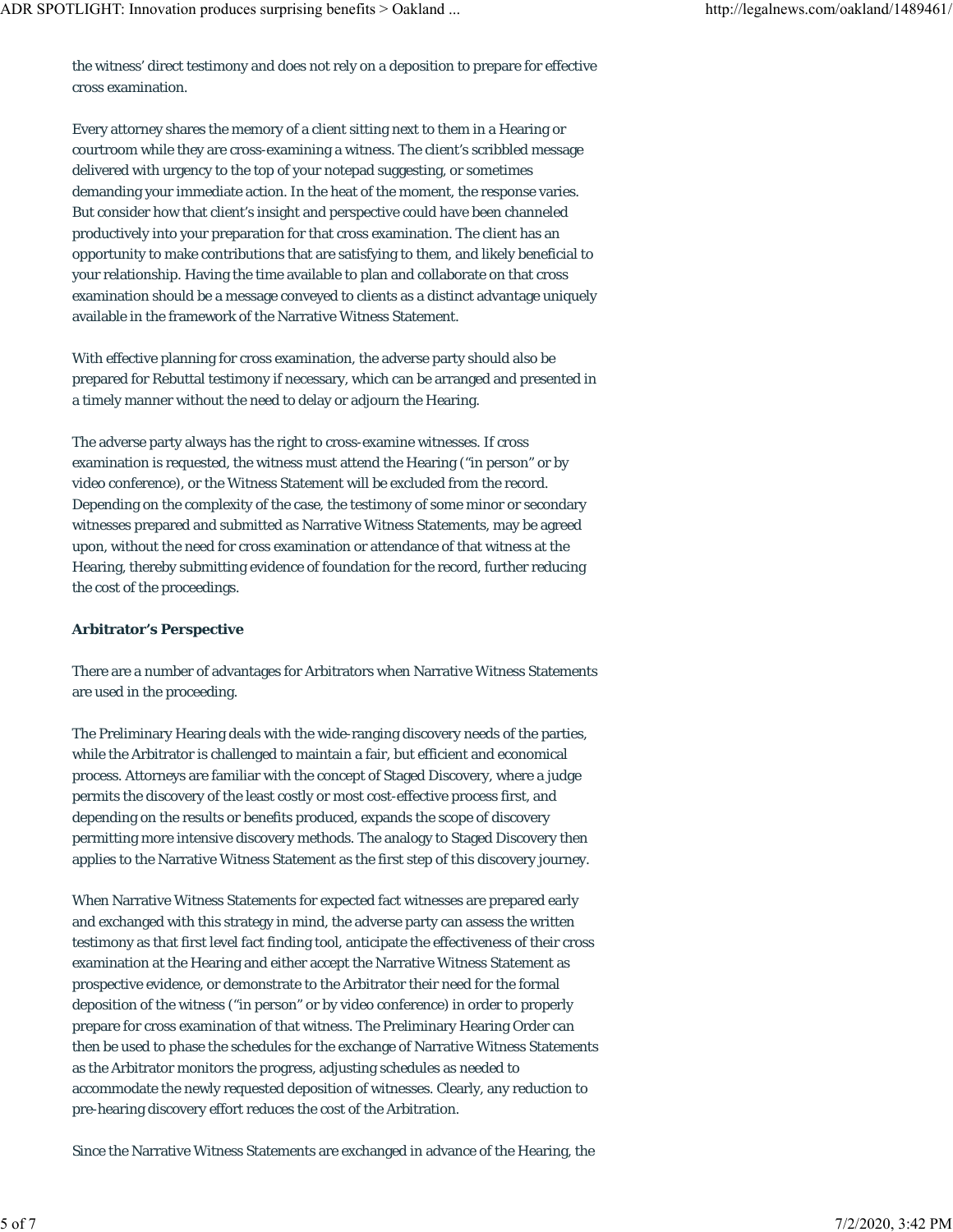Arbitrator develops a perspective of the entire case and the interplay of expected testimony and the documentary Exhibits. Since the Arbitrator is better informed, they can more effectively manage Pre-Hearing issues without the need for extensive conferences or formal briefing from the parties.

The Narrative Witness Statements are also used by the Arbitrator to prepare for the Hearing. The Arbitrator is then familiar with the testimony in advance, can prepare their own questions, and anticipate the topics of cross examination. The Arbitrator's note taking is largely limited to annotating the Narrative Witness Statements. The Arbitrator is not distracted and can concentrate on the witness and managing the Hearing.

There may be a concern that the use of Narrative Witness Statement limits the Arbitrator's opportunity to gauge the many dimensions of witness credibility, since the Arbitrator will only observe the witness under the pressure of cross examination. As a response, the Protocol permits the lawyer to put their witness through as little or as much of the full direct examination in front of the Arbitrator as they feel necessary, using the Narrative Witness Statement as the outline. Although this concession may counterbalance some of the time savings at the Hearing achieved by using the Narrative Witness Statement in lieu of full direct examination, it's a small concession to assure the parties the full opportunity to present all relevant evidence at the Hearing.

As Arbitrator, I encourage ongoing settlement discussions, and anticipate the parties will engage in formal mediation at some stage of the proceedings. Although difficult to document, it is my experience when acting as a mediator, the availability of Narrative Witness Statements increases the likelihood of settlement prior to the Hearing. The Narrative Witness Statements eliminate much of the uncertainty or confusion of expected testimony and forces the parties to adjust their bargaining and settlement positions accordingly. As always, a settlement agreed to by the parties spares the Arbitrator from the risk of making a suboptimal Award. Upon request, the Arbitrator can always issue an Award upon Settlement as suggested under R-48 of the AAA Commercial Arbitration Rules.

When it comes to preparing the Award, there is a reassuring level of confidence that all of the testimony is readily available for review and the Arbitrator's contemporaneous reactions to the testimony and cross-examination have been preserved as annotations to the Narrative Witness Statements. This is often more useful than a post-hearing transcript.

# **Conclusion**

The Protocol provides the practical explanations and the procedural guidelines that satisfy much of the initial hesitation to use Narrative Witness Statements in Domestic Commercial Arbitration proceedings. When the Narrative Witness Statements are developed in a virtual environment using video conferencing, the synergy becomes evident. The attorney and witness collaborate to produce a "better" presentation of the testimony that is then used in a virtual proceeding that is uniquely suite to showcase the benefit of Narrative Witness testimony.

The Narrative Witness Statement incorporates the same effort involved with ordinary preparation of witness testimony, but because it becomes a written work product, it is carefully reviewed for accuracy and completeness thereby reducing the risk the live